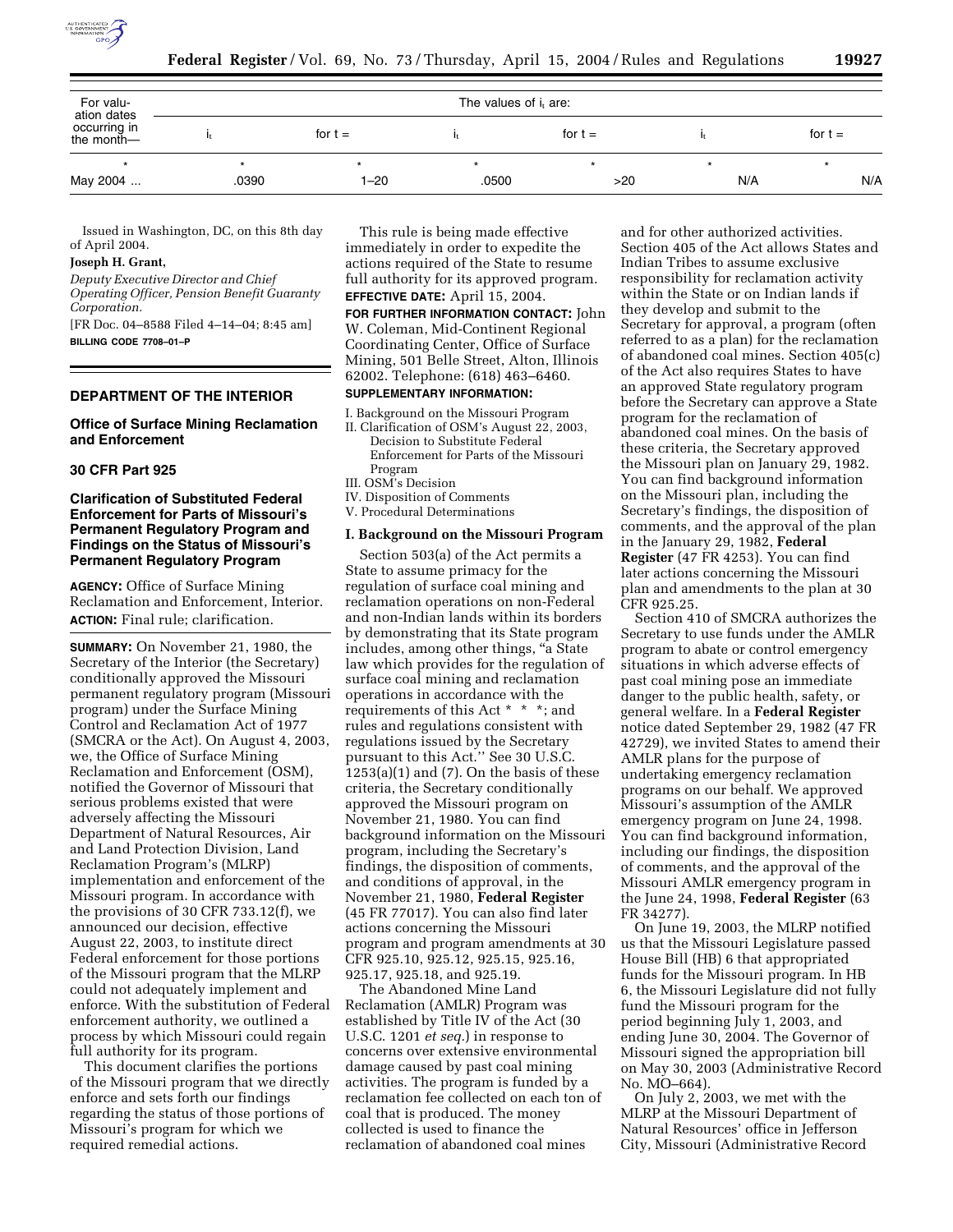No. MO–664.1). During the meeting, the MLRP made a presentation describing the recently approved appropriation bill. HB 6 contained a severe cut in general revenue dollars available as State matching funds for the regulatory program. The MLRP advised us that the moneys that are available for the regulatory program would only be used for bond forfeiture reclamation activities. Also, the MLRP advised us that the State Legislature appropriated funds for the AMLR program. In addition, the MLRP explained that as of July 18, 2003, existing regulatory program staff, with the exception of four full-time employees, would be transferred to other programs and that it would not be able to implement and maintain its inspection, enforcement, permitting, or bond release responsibilities under the currently approved Missouri program. The four full-time employees would perform the bond forfeiture reclamation activities that were funded by the State Legislature. The MLRP indicated that it would try to gain full program funding from the Missouri Legislature for fiscal year 2005.

On July 11, 2003, the MLRP notified the Missouri coal operators that the Legislature had decided, through the budget process, to withhold funding and staffing for the Missouri program. The MLRP also notified the operators that after July 18, 2003, it would no longer be available for surface coal mining and reclamation regulatory issues (Administrative Record No. MO–664.2).

On July 21, 2003, the Governor of Missouri notified us that the State of Missouri is experiencing difficult budget and revenue shortfalls (Administrative Record No. MO–664.3). As a result of the revenue shortfalls, he requested assistance with permit reviews, inspection activities, and general oversight of the active coal mining operations in the State. He indicated that Missouri continues to have adequate funding and staff available to maintain design and reclamation efforts for bond forfeiture sites, as well as sufficient funding and staff to maintain the AMLR program, including the emergency program. He also indicated that he was hopeful his request would be temporary and that he would continue to work with the Legislature in an attempt to assure adequate funding for all of Missouri's regulatory program responsibilities.

On August 4, 2003, we notified the Governor of Missouri that we were obligated, in accordance with 30 CFR 733.12(e), to substitute Federal enforcement for those portions of the Missouri program that were not fully

funded and staffed (Administrative Record No. MO–664.4). We cited Missouri's failure to fund and staff the Missouri program in several areas including inspection, enforcement, permitting, and bonding activities.

On August 22, 2003, we announced our decision to substitute Federal enforcement for portions of the Missouri program (68 FR 50944). On the same day, we announced a public comment period and opportunity for a hearing on Missouri's implementation of its program and our substitution of Federal enforcement. We did not hold a public hearing because no one requested one. The public comment period ended on September 22, 2003. We received comments from one industry group and the Missouri Land Reclamation Commission (Commission).

# **II. Clarification of OSM's August 22, 2003, Decision To Substitute Federal Enforcement for Parts of the Missouri Program**

# *A. Direct Federal Enforcement of the Missouri Program*

1. Effective August 22, 2003, we suspended the authority of the MLRP to implement all portions of the Missouri permanent regulatory program except bond forfeiture reclamation activities. We determined that the MLRP does have sufficient funding and staff to implement and maintain bond forfeiture reclamation activities. We also determined that the MLRP does not have adequate staff and resources to implement all other aspects of its program. In place of the MLRP's suspended authority, we substituted direct Federal enforcement and assumed responsibility to implement, administer, and enforce those portions of the Missouri program that were not fully funded and staffed, including inspection, enforcement, permitting, and bonding. After substituting direct Federal enforcement, we received a letter dated November 19, 2003, from the Missouri Land Reclamation Commission commenting that it would be beneficial for members of the public if we provide clarification for some of our August 22, 2003, decisions on direct Federal enforcement of the Missouri program (MO–664.15). We are, therefore, providing clarification on our August 22, 2003, decisions.

a. In the introductory paragraph of 30 CFR 925.17, we stated that the MLRP will have authority to take administrative actions to process outstanding violations to a final disposition (including issuing proposed assessments, assessing penalties, holding informal conferences and

hearings, and collecting penalties). However, any actions by the MLRP to terminate or vacate enforcement actions will not take effect until we approve them. In this document we are clarifying that the MLRP does not need our approval to terminate or vacate enforcement actions. We will conduct inspections of all permitted sites and, if a violation exists, we will take appropriate Federal enforcement action.

We also stated that with respect to bond forfeiture actions initiated before August 22, 2003, the MLRP will have the authority to perform bond forfeiture reclamation activities. In this document we are clarifying that bond forfeiture reclamation activities include, but are not limited to, issuing show-cause orders, revoking permits, initiating proceedings to declare bonds forfeited, and administering reclamation in lieu of bond forfeiture. The MLRP will have the authority to perform bond forfeiture reclamation activities initiated after August 22, 2003, if show-cause orders to revoke permits were initiated before August 22, 2003, and those show-cause orders subsequently result in forfeiture of the bond. We are revising the introductory paragraph of 30 CFR 925.17 to reflect this decision.

b. At 30 CFR 925.17(a), we specified that we will conduct inspections of all coal exploration and surface coal mining and reclamation operations, including bond release inspections, in accordance with sections 517, 518, 521, 525, and 526 of SMCRA (30 U.S.C. 1267, 1268, 1271, 1275, and 1276), 30 CFR parts 842 through 845, and 43 CFR part 4. We are clarifying in this document that we will use the Federal inspection and enforcement requirements contained in the above referenced statutory and regulatory provisions to determine compliance with the substantive requirements of the Missouri program, including the performance standards contained in Missouri's laws and regulations. We are revising 30 CFR 925.17(a) to reflect this decision.

c. At 30 CFR 925.17(c), we provided that we will impose civil and criminal sanctions, as appropriate, for violations of the approved Missouri program in accordance with sections 517, 518, 521, 525, and 526 of SMCRA, 30 CFR parts 843 through 845, and 43 CFR part 4. We are clarifying in this document that we will impose civil and criminal sanctions for those violations that are issued by us. We are also correcting our regulation reference by adding a reference to 30 CFR parts 846 and 847 concerning individual civil penalties and alternative enforcement, respectively.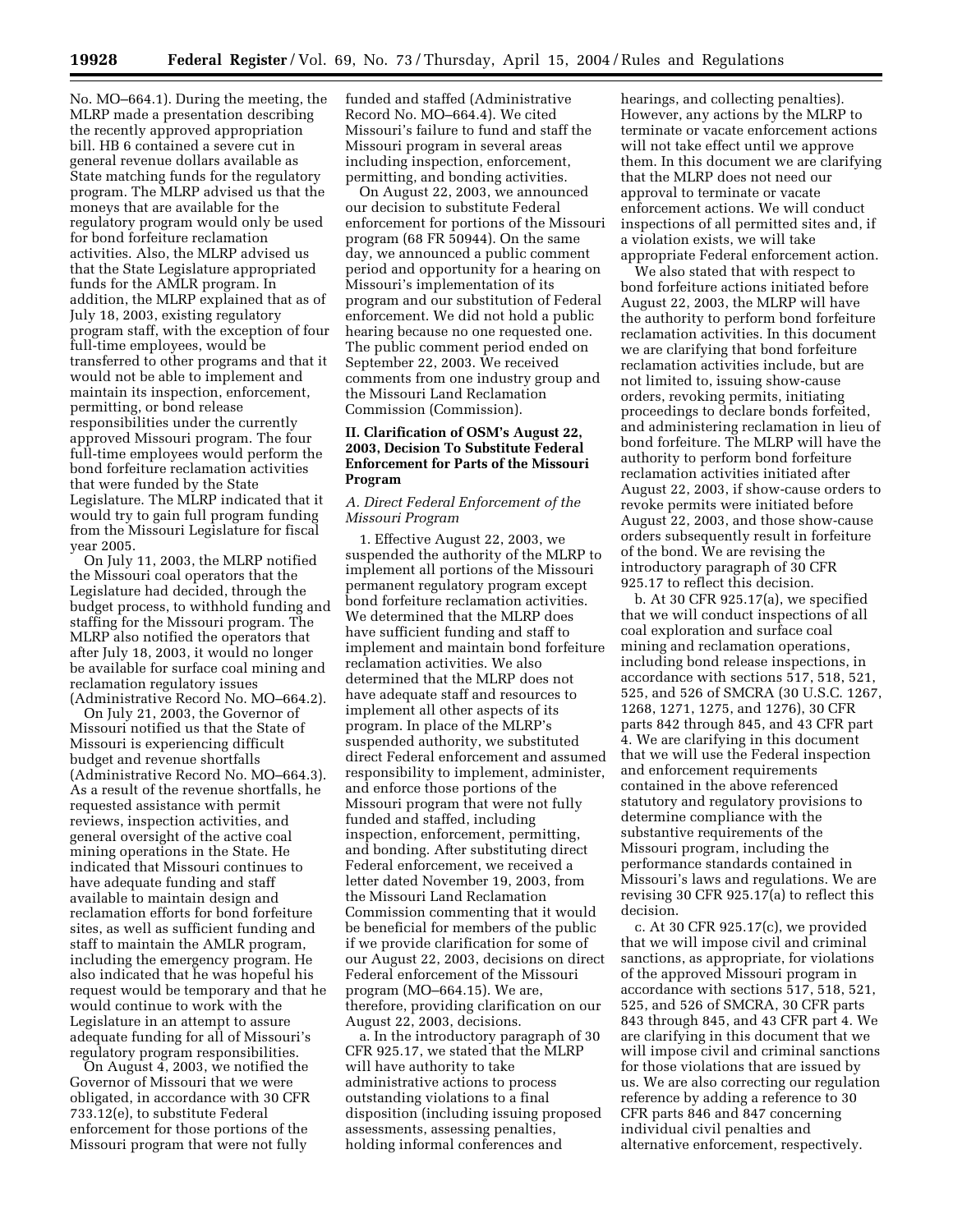We are revising 30 CFR 925.17(c) to reflect this decision.

d. At 30 CFR 925.17(i), we specified that we will review and make decisions on performance bond release requests for new and existing permits in accordance with the Missouri program at section 444.875 of the Missouri Surface Coal Mining Law (MSCML) and 10 Code of State Regulations (CSR) 40– 7.021. For existing bonds, we will make the required determinations for the amount of the bond to be released and submit the determinations to the MLRP for release. We are clarifying in this document that we will make the required determinations for the amount of the bond to be released and submit the determinations to the MLRP. The MLRP will present our bond release determinations for the amount of existing bonds to be released to the Missouri Land Reclamation Commission, who will make a final decision on the release. We are revising 30 CFR 925.17(i) to reflect this decision.

e. At 30 CFR 925.17(k), we provided that administrative and judicial review of our enforcement actions, permitting decisions, and performance bond determinations will be in accordance with 43 CFR part 4. We are clarifying in this document that administrative and judicial review of final bond release decisions made by the Commission for existing performance bonds will be subject to the procedures specified in Missouri's laws and regulations at section 444.875 of MSCML and 10 CSR 40–7.021(4). Administrative and judicial review of final bond release decisions made by us for new performance bonds will be subject to the procedures specified in the Federal regulations at 43 CFR part 4. We are revising 30 CFR 925.17(k) to reflect this decision.

2. Today we are revising 30 CFR 925.17 to clarify that on August 22, 2003, we also substituted direct Federal enforcement and assumed responsibility to implement, administer, and enforce those portions of the Missouri program concerning training, examination, and certification of blasters; areas unsuitable for mining; and small operator assistance.

a. We will review and issue decisions on applications for blaster certification in accordance with the approved Missouri program at sections 444.855.2(15)(d) and 444.905.4 of MSCML and 10 CSR 40–3.160. The applicants must submit OSM Form 74 when applying for blaster certification. Administrative and judicial review of our decisions will be in accordance with 43 CFR part 4.

b. We will review and issue decisions on petitions to have areas designated as

unsuitable for surface coal mining operations in accordance with the approved Missouri program at section 444.890 of MSCML and 10 CSR 40– 5.020. Judicial review of our decisions will be in accordance with sections 526(a)(2) and (b) of SMCRA (30 U.S.C. 1276(a)(2) and (b)) and 30 CFR 775.13.

c. We will review and issue decisions on applications for small operator assistance in accordance with section 507(c) of SMCRA (30 U.S.C. 1257(c)) and the approved Missouri program at 10 CSR 40–8.050. Administrative and judicial review of our decisions will be in accordance with 43 CFR part 4.

# *B. Findings on the Status of the Remedial Actions Codified at 30 CFR 925.18*

In order for the MLRP to demonstrate its intent and capability to fully implement the Missouri program as approved by the Secretary, we required the MLRP to complete certain remedial actions, which we codified at 30 CFR 925.18.

1. 30 CFR 925.18(a)—By August 22, 2003, the MLRP was to submit to us a list of all outstanding enforcement actions specifying the abatement date set for each cited violation.

On July 22, 2003, the Missouri Attorney General's office provided us with a complete copy of all outstanding enforcement actions (Administrative Record No. MO–664.13).

The notices of violation and cessation orders specified the abatement date set for each cited violation. Therefore, we are removing the required remedial action codified at 30 CFR 925.18(a).

2. 30 CFR 925.18(b)—In accordance with the requirements of the approved Missouri program, the MLRP was to complete administrative disposition of all enforcement actions that were initiated before August 22, 2003. We are clarifying in this document that the MLRP may conduct penalty assessments, hold informal conferences and hearings, collect penalties, and terminate or vacate enforcement actions. We will inspect the sites and if a violation exists, we will take appropriate Federal enforcement action.

On November 25, 2003, the MLRP notified us that it had completed administrative disposition of five enforcement actions that were initiated before August 22, 2003 (Administrative Record No. MO–664.17). Additionally, on February 18, 2004, the MLRP notified us that it had completed administrative disposition of six more enforcement actions (Administrative Record No. MO–664.18A).

3. 30 CFR 925.18(c)—Not later than September 22, 2003, the MLRP was to submit to us a plan to reassume full authority for the Missouri program.

On September 19, 2003, the MLRP submitted information on the time frames necessary to reassume full authority for the Missouri program (Administrative Record No. Mo–664.11). The MLRP indicated that the first opportunity to correct the funding and staffing shortage would be in January 2004 when the State Legislature reconvenes. At that time, the Legislature would decide whether or not to restore the necessary funding and staff for the MLRP. The earliest the MLRP could reassume authority will be July 1, 2004. Based on the information provided by the MLRP, we are changing the date for submitting a specific plan that addresses funding, staffing, and adherence to the provisions of the Missouri program. We are changing the date from September 22, 2003, to within 30 days of the date on which we have received and acknowledged an accurate description of available funding for the regulatory program. We are revising the required remedial action codified at 30 CFR 925.18(c) to reflect this decision.

4. 30 CFR 925.18(d)—Starting on November 20, 2003, the MLRP was to submit to us a report once every three months on its progress in obtaining full funding for the Missouri program.

After considering the information on time frames for obtaining funding for the Missouri program that the MLRP sent to us on September 19, 2003, we are changing the starting date and reporting frequency for this report from November 20, 2003, to April 1, 2004, and from every three months to monthly. We are revising the required remedial action codified at 30 CFR 925.18(d) to reflect this decision.

5. 30 CFR 925.18(e)—Effective September 8, 2003, the MLRP was to take all steps necessary to ensure that all records, documents, correspondence, inspector logs, etc. were made secure and to supply copies of all documents to us upon request.

Beginning in July 2003, the MLRP provided access to all materials that were requested by us (Administrative Record No. MO–664.13). The MLRP also provided us with copies of all items, such as permit review documents and bond release applications, that were pending when the funding for the State program was lost. Therefore, we are removing the required remedial action codified at 30 CFR 925.18(e).

#### **III. OSM's Decision**

Based on our discussions in II.A, we are amending 30 CFR 925.17 to clarify our substitution of direct Federal enforcement for parts of the Missouri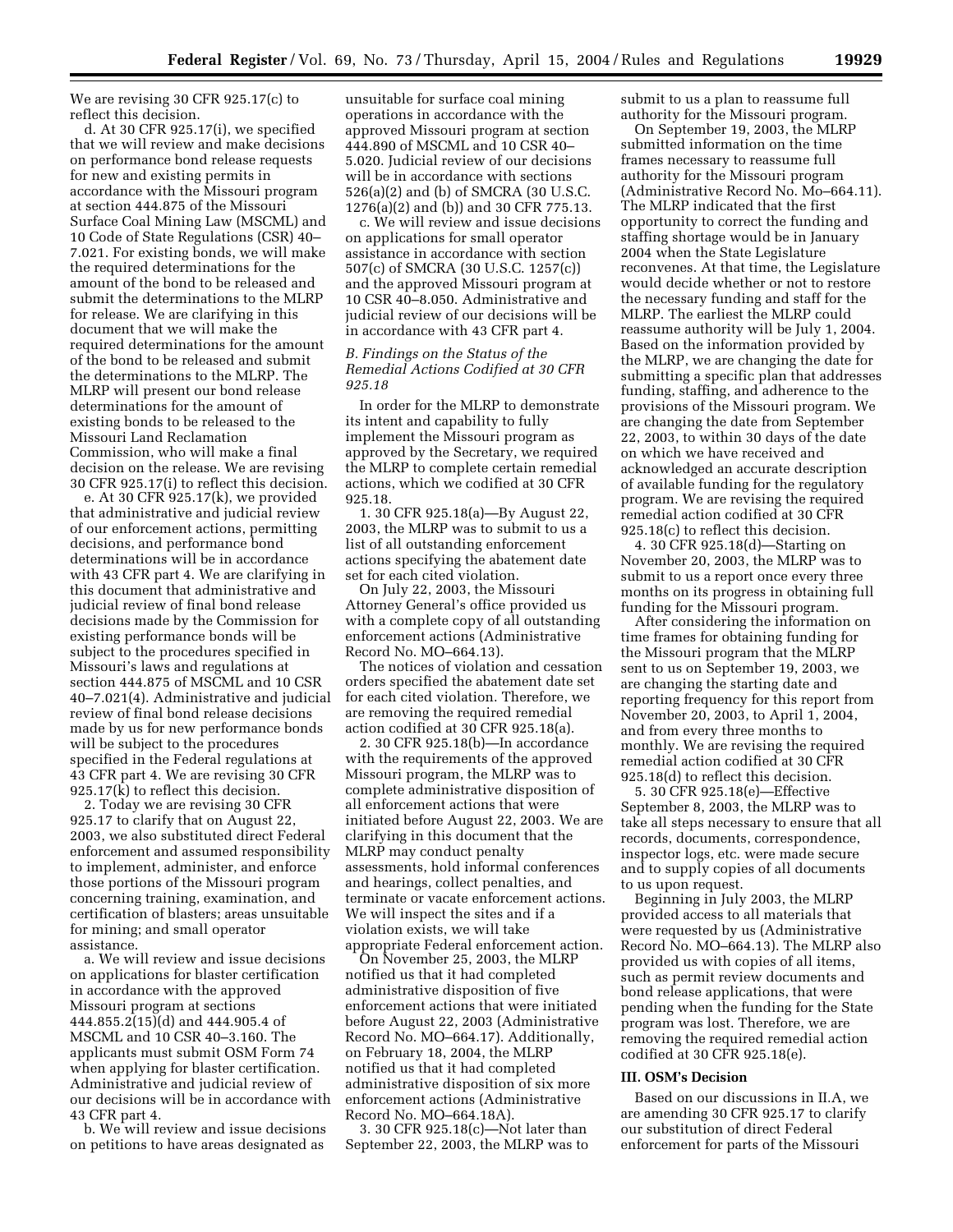program. We are also, based upon our findings in II.B, amending 30 CFR 925.18 to clarify and to modify the schedule for certain state remedial actions.

We will continue monitoring MLRP's progress in resuming full authority for all aspects of the approved Missouri program. Failure by the MLRP to seek and obtain full authority for the Missouri program or failure by the MLRP to perform satisfactorily in the areas in which it retains enforcement authority will result in additional Federal action.

We find that good cause exists under 5 U.S.C. 553(d)(3) to make this final rule effective immediately. Section 503(a)(3) of SMCRA requires that a State's program demonstrate that the State regulatory authority has sufficient administrative and technical personnel and sufficient funding to enable the State to regulate surface coal mining and reclamation operations in accordance with the requirements of SMCRA. Effective July 18, 2003, Missouri no longer had sufficient administrative and technical personnel or adequate funding to implement, maintain, and enforce its approved program. Therefore, we substituted Federal enforcement for parts of the Missouri program effective August 22, 2003. The clarifications and modifications made in this document are necessary to ensure the protection of the public through effective control of surface coal mining and reclamation operations in the State.

#### **IV. Disposition of Comments**

During the public comment period, we received comments from Continental Coal, Inc. (CCI) (Administrative Record No. MO–664.12) and the Missouri Land Reclamation Commission (Administrative Record Nos. 664.15). These comments were reviewed and considered by OSM in making the decisions announced today. This document provides a summary and response to the issues raised by the commenters.

A. CCI provided several comments on our decision to substitute Federal enforcement instead of withdrawing approval of the State program.

Comment 1: CCI's first comment dealt with us not providing sufficient justification for not withdrawing approval of the Missouri program. CCI felt that Missouri's intent to take steps to resolve the funding and staffing issues is not sufficient justification considering the budget difficulties in Missouri. CCI stated, ''While the intent of the MLRP may be valid, truthful and well-intentioned, it is a function of budget realities, legislative desire, and

legislative direction that will dictate restoration of funding and participation.''

We agree that no one can predict State legislative actions. However, as discussed in the August 22, 2003, final rule (68 FR 50944–50945), both the MLRP and the Governor of Missouri indicated intent to take steps to resolve the funding and staffing issues of the Missouri program. We also considered the intent of Congress when making our decision to substitute Federal enforcement rather than withdrawing program approval. At section 101(f) of SMCRA, Congress expressed its belief that because of the diversity in terrain, climate, biologic, chemical, and other physical conditions in areas subject to mining operations, the primary governmental responsibility for developing, authorizing, issuing, and enforcing regulations for surface mining and reclamation operations subject to SMCRA should rest with the States. In support of this congressional intent, we expressed our belief that it is preferable that States hold the primary responsibility for regulating surface coal mining and reclamation operations in the August 22, 2003, final rule (68 FR 50944). As stated in the August 22, 2003, final rule (68 FR 50945), failure by the MLRP to seek and obtain full authority for the Missouri program or failure by the MLRP to perform satisfactorily in the areas in which it retains enforcement authority will result in additional Federal action.

Comment 2: CCI's second comment dealt with us providing the MLRP with the authority to take administrative actions to process outstanding violations to a final disposition. CCI does not believe the Missouri General Assembly provided appropriation for these activities.

For example, your notice provides that: The MLRP will have the authority to take administrative actions to process outstanding violations to a final disposition (including issuing proposed assessments, assessment of penalties, holding of formal conferences and hearings, and collecting penalties). Effectively, there is a presumption that MLRP will misappropriate funds to carry forth this action, which has been unappropriated. While the cause "will" does provide the choice, OSM does not provide in its notice the answer to the obvious question, ''What if they can't?'' We contend that Missouri cannot spend resources in this area without proper appropriation, and for the federal government to expect them to do so is inappropriate.

As clarified in section II above, the MLRP may terminate or vacate enforcement actions initiated before August 22, 2003. We would inspect the applicable sites and determine whether Federal enforcement actions would

be issued to replace those terminated or vacated by the State. Missouri continues to have authority to process outstanding violations to final disposition. Any enforcement actions we take will be under the Federal regulations.

We also clarified in section II above that the bond forfeiture reclamation activities that were fully funded include, but are not limited to, issuing show-cause orders, revoking permits, initiating proceedings to declare bonds forfeited, and administering reclamation in lieu of bond forfeiture. Missouri has authority to perform bond forfeiture reclamation activities initiated before August 22, 2003, and bond forfeiture reclamation activities initiated after August 22, 2003, if show-cause orders to revoke permits were initiated before August 22, 2003, and those actions subsequently result in forfeiture of the bond.

Comment 3. CCI's third comment concerned our decision to enforce Missouri's statutes and regulations. CCI stated, ''We are also troubled by OSM's apparent strategy to utilize Missouri statutes (see 30 CFR Part 925.17(e)) and Missouri regulations in their reviews.'' CCI does not believe that the Federal government can enforce State law. CCI pointed out that Missouri law provides unique appeal procedures.

We disagree that we cannot enforce the Missouri program. The Federal regulation at 30 CFR 733.12(f), concerning substituted Federal enforcement, requires us to enforce the State program. A State program is a compilation of State statutes, regulations, and policy. We may also adopt additional regulations if necessary to enforce the State program. CCI is correct that Missouri law provides unique appeal procedures. It has been our policy since 1984 in substituting Federal enforcement to use Federal administrative review regulations in place of the State's administrative review process. Therefore, we adopted the Federal statutes and regulations pertaining to administrative review by reference at 30 CFR 925.17. Also, the Federal regulation at 30 CFR 733.12(f)(2)(iii) requires us to conduct inspections and issue notices, orders and assessments of penalties in accordance with the Federal regulations at subchapter L. Therefore, we also adopted these regulations by reference at 30 CFR 925.17.

B. The Commission provided a comment on program funding and comments on clarification of the August 22, 2003, **Federal Register** final rule.

Comment 1. The Commission's first comment concerned State funding for Fiscal Year 2004. In its letter of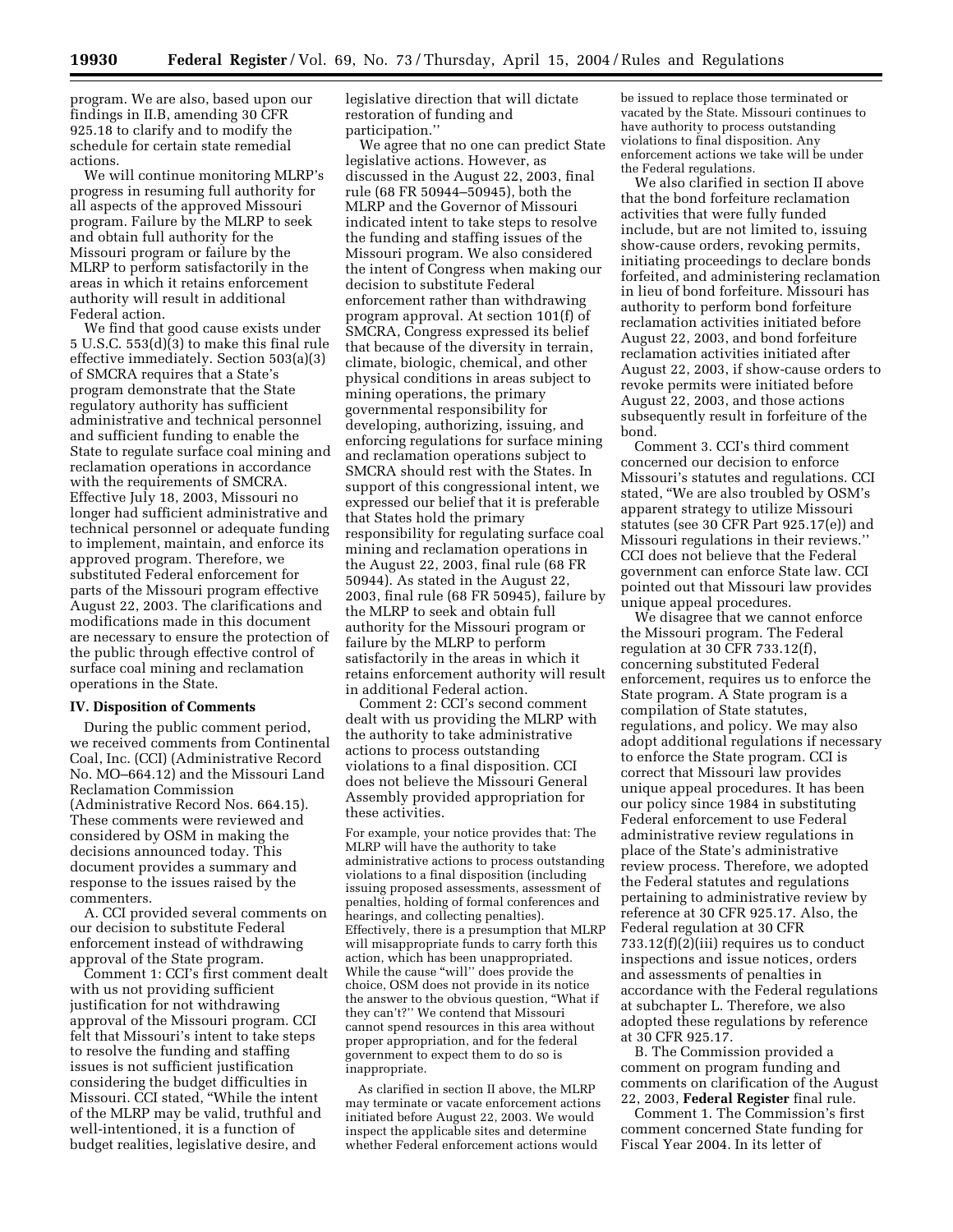November 19, 2003, the Commission stated that the Missouri General Assembly decreased the amount of State funding for the State's surface coal mining program for Fiscal Year 2004, as compared with Fiscal Year 2003, but monies were in fact appropriated for the activities that are being conducted by the Commission's staff in Fiscal Year 2004.

We agree with this comment in that funds were appropriated for the bond forfeiture reclamation activities that are being conducted by the MLRP. These activities include issuing show-cause orders, revoking permits, initiating proceedings to declare bonds forfeited, and administering reclamation in lieu of bond forfeiture.

Comment 2. The Commission's second comment concerned clarification of our August 22, 2003, decisions on direct Federal enforcement of the Missouri program. The Commission stated that it believes that it would be beneficial for members of the public to be made aware of the clarifications obtained from us by the Commission's staff regarding activities to be undertaken directly by us in Missouri during the interim period prior to reinstatement of full funding for the Missouri program.

We agree with the Commission that clarification of our August 22, 2003, substitution of Federal enforcement is needed. Therefore, we provided clarification of our actions and the State's remedial actions in section II above and in 30 CFR 925.17 and 925.18.

#### **V. Procedural Determinations**

# *Executive Order 12630—Takings*

This rule does not have takings implications. This determination is based on the analysis performed for the counterpart Federal regulation.

# *Executive Order 12866—Regulatory Planning and Review*

This rule is exempted from review by the Office of Management and Budget (OMB) under Executive Order 12866.

#### *Executive Order 12988—Civil Justice Reform*

The Department of the Interior has conducted the reviews required by section 3 of Executive Order 12988 and has determined that this rule meets the applicable standards of subsections (a) and (b) of that section. However, these standards are not applicable to the actual language of State regulatory programs and program amendments because each program is drafted and promulgated by a specific State, not by OSM. Under sections 503 and 505 of

SMCRA (30 U.S.C. 1253 and 1255) and the Federal regulations at 30 CFR 730.11, 732.15, and 732.17(h)(10), decisions on proposed State regulatory programs and program amendments submitted by the States must be based solely on a determination of whether the submittal is consistent with SMCRA and its implementing Federal regulations and whether the other requirements of 30 CFR Parts 730, 731, and 732 have been met.

# *Executive Order 13132—Federalism*

This rule does not have Federalism implications. SMCRA delineates the roles of the Federal and State governments with regard to the regulation of surface coal mining and reclamation operations. One of the purposes of SMCRA is to "establish a nationwide program to protect society and the environment from the adverse effects of surface coal mining operations.'' Section 503(a)(1) of SMCRA requires that State laws regulating surface coal mining and reclamation operations be ''in accordance with'' the requirements of SMCRA, and section 503(a)(7) requires that State programs contain rules and regulations ''consistent with'' regulations issued by the Secretary pursuant to SMCRA.

# *Executive Order 13175—Consultation and Coordination With Indian Tribal Governments*

In accordance with Executive Order 13175, we have evaluated the potential effects of this rule on Federallyrecognized Indian tribes and have determined that the rule does not have substantial direct effects on one or more Indian tribes, on the relationship between the Federal Government and Indian tribes, or on the distribution of power and responsibilities between the Federal Government and Indian tribes. This determination is based on the fact that the Missouri program does not regulate coal exploration and surface coal mining and reclamation operations on Indian lands. Therefore, the Missouri program has no effect on Federallyrecognized Indian tribes.

# *Executive Order 13211—Regulations That Significantly Affect The Supply, Distribution, or Use of Energy*

On May 18, 2001, the President issued Executive Order 13211 which requires agencies to prepare a Statement of Energy Effects for a rule that is (1) considered significant under Executive Order 12866, and (2) likely to have a significant adverse effect on the supply, distribution, or use of energy. Because this rule is exempt from review under

Executive Order 12866 and is not expected to have a significant adverse effect on the supply, distribution, or use of energy, a Statement of Energy Effects is not required.

#### *National Environmental Policy Act*

This rule does not require an environmental impact statement because section 702(d) of SMCRA (30 U.S.C. 1292(d)) provides that agency decisions on proposed State regulatory program provisions do not constitute major Federal actions within the meaning of section 102(2)(C) of the National Environmental Policy Act (42 U.S.C. 4332(2)(C)).

### *Paperwork Reduction Act*

This rule does not contain information collection requirements that require approval by OMB under the Paperwork Reduction Act (44 U.S.C. 3507 *et seq*.).

#### *Regulatory Flexibility Act*

The Department of the Interior certifies that the substitution of Federal enforcement for portions of Missouri's permanent regulatory program will not have a significant economic impact on a substantial number of small entities under the Regulatory Flexibility Act (5 U.S.C. 601 *et seq.*). The rule is not expected to result in additional costs to the regulated industry.

# *Small Business Regulatory Enforcement Fairness Act*

This rule is not a major rule under 5 U.S.C. 804(2), the Small Business Regulatory Enforcement Fairness Act. This rule: (a) Does not have an annual effect on the economy of \$100 million; (b) Will not cause a major increase in costs or prices for consumers, individual industries, Federal, State, or local government agencies, or geographic regions; and (c) Does not have significant adverse effects on competition, employment, investment, productivity, innovation, or the ability of U.S.-based enterprises to compete with foreign-based enterprises. This determination is based upon the fact that the rule is not expected to result in additional costs to the regulated industry.

#### *Unfunded Mandates*

The substitution of Federal enforcement for portions of Missouri's permanent regulatory program will not impose an unfunded mandate on State, local, or tribal governments or the private sector of \$100 million or more in any given year. This determination is based upon the nature of the action being taken.